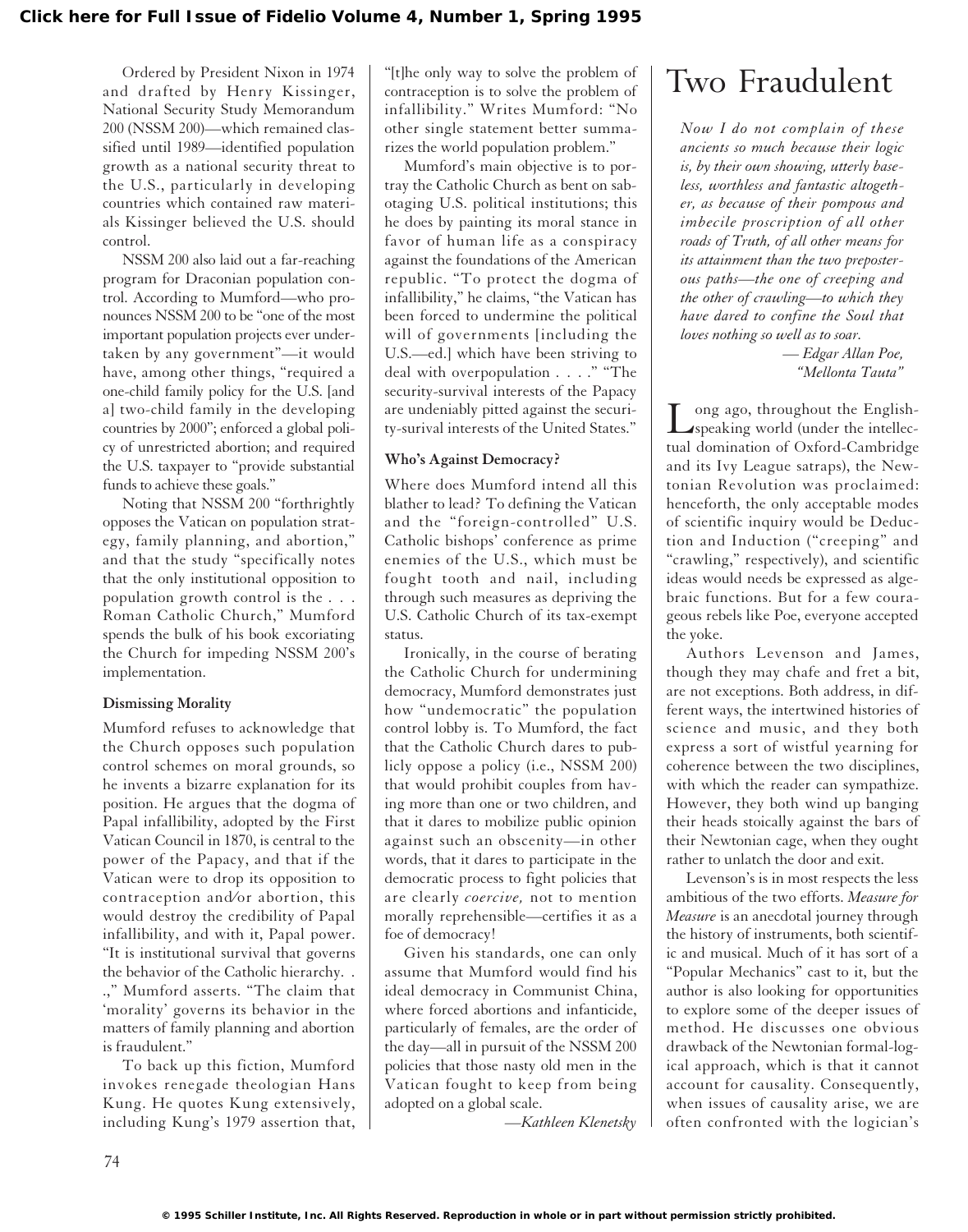## Versions of the Music of the Spheres



Measure for Measure by Thomas Levenson Simon and Schuster, New York, 1994 351 pages, hardbound, \$25.00

#### Siamese twin, the occultist.

Newton, as is increasingly well known, was a zealous student of alchemy and the occult. Levenson, after a slightly euphemistic discussion of these proclivities, provides us with the following, relatively insightful passage: "Newton's recognition of the existence of secret, occult forces in nature freed him from a trap in which less magically inclined scientists found themselves. Whereas such men as Leibniz held out for an explanation of gravity that would include an account of what makes it work, the cause that produced gravity's observable effects, Newton was able to postulate an attractive force, and then ignore its inner workings. It did not matter that he could not dismantle the engine that powered gravity, so long as his account of gravity's qualities successfully accounted for the observable experience of the universe. That segregation of observable phenomena and unknown causes, and the assignment of occult status to the latter, defined the field of modern science: its task was simply to complete the description of the phenomena, the effects of the causes that transformed one state in nature to the next. Modern scientists still rely on the occult to save them from tasks they cannot master: for example, they do not ask what makes an electron both wave and particle but only

how its wave-like and particle-like qualities manifest themselves."

Levenson, like Jamie James and the entire contemporary tribe of popular science writers, is apparently ignorant of the opposing current in the history of science. While they cannot ignore Kepler, they can and do ignore Nicolaus of Cusa; their discussion of Leibniz is cursory at best; and there is scant mention of the Continental successors of Leibniz, who did not conform to the peculiar logician/warlock tendency exemplified by Newton.

Levenson often seems to be flirting with the idea of a more profound examination of the questions he raises. At one point he asserts that "both science and music, any art, are ultimately aesthetic endeavors." But he stops short of any more rigorous examination of this promising topic (which has, of course, been examined with tremendous rigor by Friedrich Schiller). Instead, he is content to regale us with interesting stories about the development of diverse instruments, and to conclude each section with a little musing.

#### **Music of the Spheres**

Jamie James, on the other hand, takes on the serious challenge of examining the entire history of the relationship between science and music in his *The Music of the Spheres,* in order to determine what caused the two to diverge. The results are disappointing.

James is a man who has had sufficient education to know that, as he says in his book's preface, "there was a time when the universe was believed to cohere, when human life had a meaning and purpose." He seems genuinely annoyed that music and science have been divorced from one another, referring to this state of affairs as "this psychotic bifurcation in our civilization," although he hastens to add that he does not have any hope that this situation will ever change. His book is certainly not likely to change it, because his version of the history of ideas is afflicted with all manner of academic misreadings and distortions, such as to mirror



The Music of the Spheres: Music, Science, and the Natural Order of the Universe by Jamie James Grove Press, New York, 1993 262 pages, hardbound, \$20.95

the process that produced the "psychotic bifurcation," without contributing any insight as to how it happened, or how to correct it.

It seems strange that James so persistently misses the boat on this, since in the course of his book he traverses most of the history of ideas, looking in many of the right places. He often reflects the standard academic idiocy, that ideas which are not susceptible to logic are therefore mystical: "While Newton had actually crossed over the line straddled by Kepler before him, perceptible only in retrospect, which divides the age of classical thought and the modern era, the point at which natural philosophy began to be governed by logic rather than belief, he still yearned to maintain a spiritual connection with the seers of antiquity." The key, missing concept is found in the *Republic,* where Plato suggests that what might be called "belief" and "logic" are two relatively inferior modes of thought, subordinate to Reason (the *soaring* referred to by Poe).

Since James does not concieve of mental activity outside of the categories of "logic" and "belief," his tendency is to look toward "esoteric" or downright mystical models in his search for some kind of unity (here the logician/warlock phenomenon recurs). Although he cannot discuss Plato or Kepler without